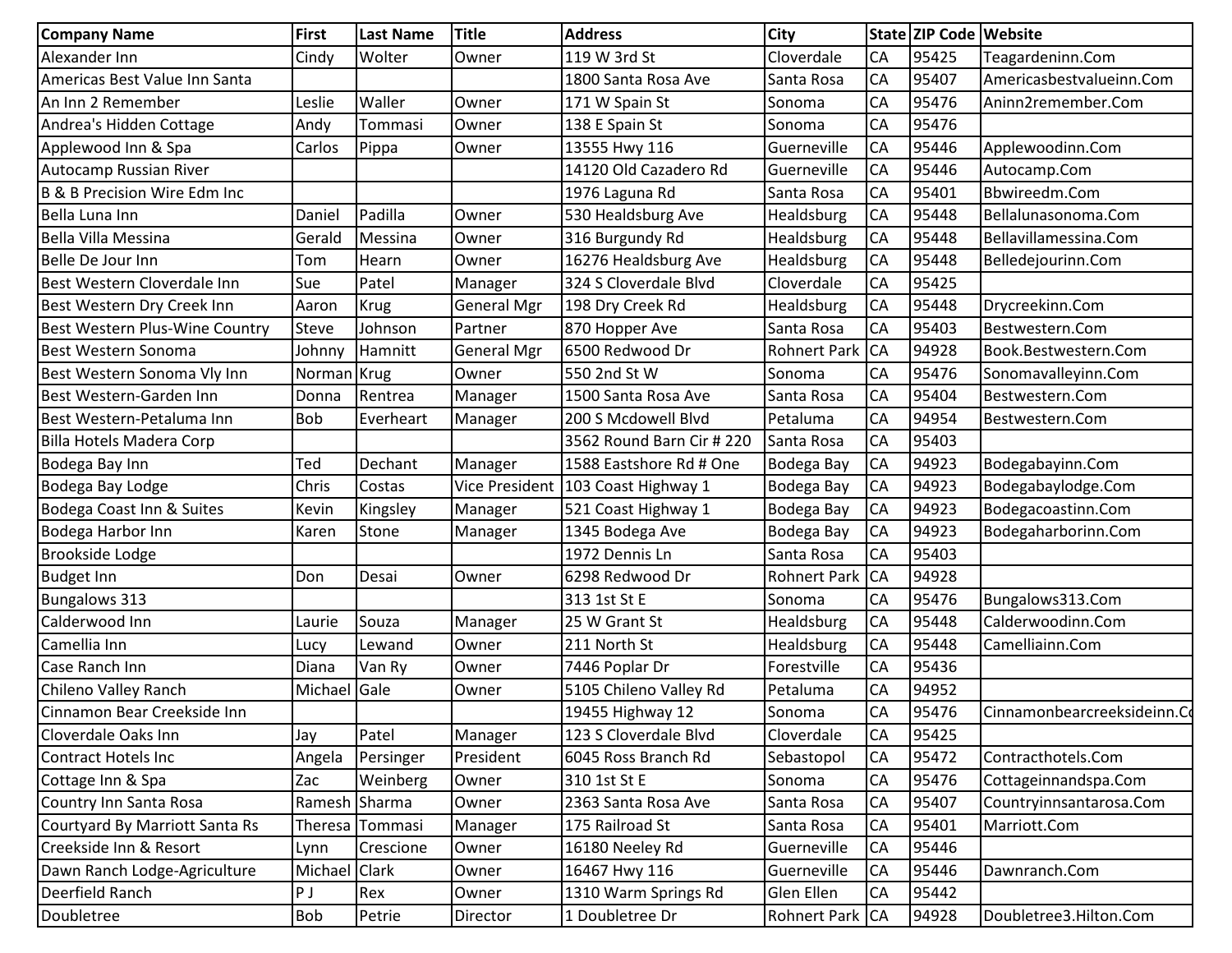| Duchamp Healdsburg                   | Mark             | Luzaich             | Owner                | 421 Foss St                | Healdsburg          | CA        | 95448 |                             |
|--------------------------------------|------------------|---------------------|----------------------|----------------------------|---------------------|-----------|-------|-----------------------------|
| Economy Inn                          | Mansukh Patel    |                     | Owner                | 399 Business Park Ct # 202 | Windsor             | <b>CA</b> | 95492 | Jobsbr.Info                 |
| El Dorado Hotel & Kitchen            | Angie            | Bettinelli          | Director             | 405 1st St W               | Sonoma              | <b>CA</b> | 95476 | Eldoradosonoma.Com          |
| El Pueblo Inn                        | Aranda           | Tynes               | Manager              | 896 W Napa St              | Sonoma              | <b>CA</b> | 95476 | Elpuebloinn.Com             |
| <b>Extended Stay Amer-Santa Rosa</b> | Paul             | Schreiner           | Manager              | 100 Fountaingrove Pkwy     | Santa Rosa          | CA        | 95403 | Extendedstayamerica.Com     |
| <b>Extended Stay Amer-Santa Rosa</b> |                  |                     |                      | 2600 Corby Ave             | Santa Rosa          | CA        | 95407 | Extendedstayamerica.Com     |
| Fairfield Inn                        | Jean             | Jee                 | Sales Exec           | 1101 Gravenstein Hwy S     | Sebastopol          | <b>CA</b> | 95472 | Marriott.Com                |
| Fairmont Sonoma Msn Inn & Spa        | Ben              | Shih                | Director             | 100 Boyes Blvd             | Sonoma              | <b>CA</b> | 95476 | Fairmont.Com                |
| Fairview Inn & Suites                |                  |                     |                      | 74 Healdsburg Ave          | Healdsburg          | CA        | 95448 | Fairviewinnandsuites.Com    |
| Fajas Moldeadoras B & B              | Zulay            | <b>Olivares</b>     | Owner                | 655 Sebastopol Rd          | Santa Rosa          | <b>CA</b> | 95407 |                             |
| Farmhouse Inn                        |                  | Catherin Bartolomei | Owner                | 7871 River Rd              | Forestville         | CA        | 95436 | Farmhouseinn.Com            |
| <b>Fern Grove Cottages</b>           | Jennifer         | Lamarre             | Owner                | 16650 River Rd             | Guerneville         | <b>CA</b> | 95446 | Ferngrove.Com               |
| Flamingo Conference Resrt-Spa        | Floriann Bynum   |                     | Manager              | 2777 4th St                | Santa Rosa          | <b>CA</b> | 95405 | Flamingoresort.Com          |
| Flamingo Conference Resrt-Spa        | Christina Jensen |                     | Manager              | 4th & Farmers Ln           | Santa Rosa          | <b>CA</b> | 95401 | Flamingoresort.Com          |
| Flamingo Resort Hotel-Cnfrnc         | <b>Brian</b>     | Vokal               | Director             | 2777 4th St                | Santa Rosa          | <b>CA</b> | 95405 | Flamingoresort.Com          |
| <b>Fonseca Properties</b>            |                  |                     |                      | 8500 Gravenstein Hwy       | Cotati              | <b>CA</b> | 94931 |                             |
| Fort Ross Lodge                      | Tina             | Romeo               | Manager              | 20706 Highway 1            | Jenner              | CA        | 95450 | Fortrosslodge.Com           |
| Fountaingrove Lodge                  | Linda            | Fisher              | <b>Exec Director</b> | 4210 Thomas Lake Harris Dr | Santa Rosa          | CA        | 95403 | Fountaingrovelodge.Com      |
| <b>Gables Wine Country Inn</b>       | William          | Willis              | Owner                | 4257 Petaluma Hill Rd      | Santa Rosa          | <b>CA</b> | 95404 | Thegablesinn.Com            |
| Gaige House & Ryokan                 | Micah            | James               | Manager              | 13540 Arnold Dr            | Glen Ellen          | <b>CA</b> | 95442 | Thegaigehouse.Com           |
| Geyserville Inn                      | Klinton          | <b>Neufer</b>       | Manager              | 21714 Geyserville Ave      | Geyserville         | <b>CA</b> | 95441 |                             |
| Golden Coin Motel                    |                  | Khuncha Pliennikul  | Owner                | 2400 Mendocino Ave         | Santa Rosa          | <b>CA</b> | 95403 | Www6.Hotelringingbell.Com   |
| Good Nite Inn-Rohnert Park           | Aaron            | Lavota              | <b>General Mgr</b>   | 5040 Redwood Dr            | <b>Rohnert Park</b> | <b>CA</b> | 94928 | Rohnertpark.Goodnite.Com    |
| Grandma's Victorian Cottage          | <b>Brent</b>     | Mortensen           | Manager              | 607 Johnson St             | Healdsburg          | CA        | 95448 | Victorian-Cottage.Com       |
| Grape Leaf Inn                       |                  |                     |                      | 539 Johnson St             | Healdsburg          | CA        | 95448 | Grapeleafinn.Com            |
| Guerneville Lodge                    | Albin            | Cooper              | Owner                | 15905 River Rd             | Guerneville         | <b>CA</b> | 95446 | Guernevillelodge.Com        |
| H <sub>2</sub> hotel                 | Emma             | Moverly             | <b>General Mgr</b>   | 219 Healdsburg Ave         | Healdsburg          | CA        | 95448 | H2hotel.Com                 |
| Hampton Inn-Suites Ronert Park       | Ja               | Nordman             | <b>General Mgr</b>   | 6248 Redwood Dr            | <b>Rohnert Park</b> | <b>CA</b> | 94928 | Hamptoninn3.Hilton.Com      |
| Hampton Inn-Windsor                  |                  | Brandon Mrkvizka    | Manager              | 8937 Brooks Rd S           | Windsor             | <b>CA</b> | 95492 | Hamptoninn3.Hilton.Com      |
| Hawkes                               |                  |                     |                      | 18850 Hassett Ln #6        | Geyserville         | CA        | 95441 | Hawkeswine.Com              |
| Haydon Street Inn                    | John             | Harasty             | Owner                | 321 Haydon St              | Healdsburg          | <b>CA</b> | 95448 | Haydon.Com                  |
| <b>Healdsburg Lodging LP</b>         |                  |                     |                      | 243 Center St              | Healdsburg          | <b>CA</b> | 95448 |                             |
| Heaven In The Oaks B & B             | Dave             | Henderson           | Owner                | 2571 Riverview Dr          | Healdsburg          | <b>CA</b> | 95448 |                             |
| Hidden Oak Inn                       | Valerie          | Patterson           | Owner                | 214 E Napa St              | Sonoma              | CA        | 95476 | Hiddenoakinn.Com            |
| <b>Highland Dell Lodge</b>           |                  |                     |                      | 21050 River Blvd           | Monte Rio           | CA        | 95462 | Highlanddell.Com            |
| Hillside                             | Robert           | <b>Kums</b>         | Owner                | 2901 4th St                | Santa Rosa          | CA        | 95409 |                             |
| Hilton Garden Inn-Sonoma             | Ben              | Parry               | <b>General Mgr</b>   | 417 Aviation Blvd          | Santa Rosa          | CA        | 95403 | Hiltongardeninn3.Hilton.Com |
| Holiday Inn Express                  | Jonathar Hebel   |                     | <b>General Mgr</b>   | 8865 Conde Ln              | Windsor             | CA        | 95492 | Hiexpress.Com               |
| Holiday Inn Windsor-Wine Cntry       | Catherin Carullo |                     | Manager              | 8755 Old Redwood Hwy       | Windsor             | CA        | 95492 | Holidayinn.Com              |
| <b>Honor Mansion</b>                 | Cathi            | Fowler              | Owner                | 891 Grove St               | Healdsburg          | <b>CA</b> | 95448 | Honormansion.Com            |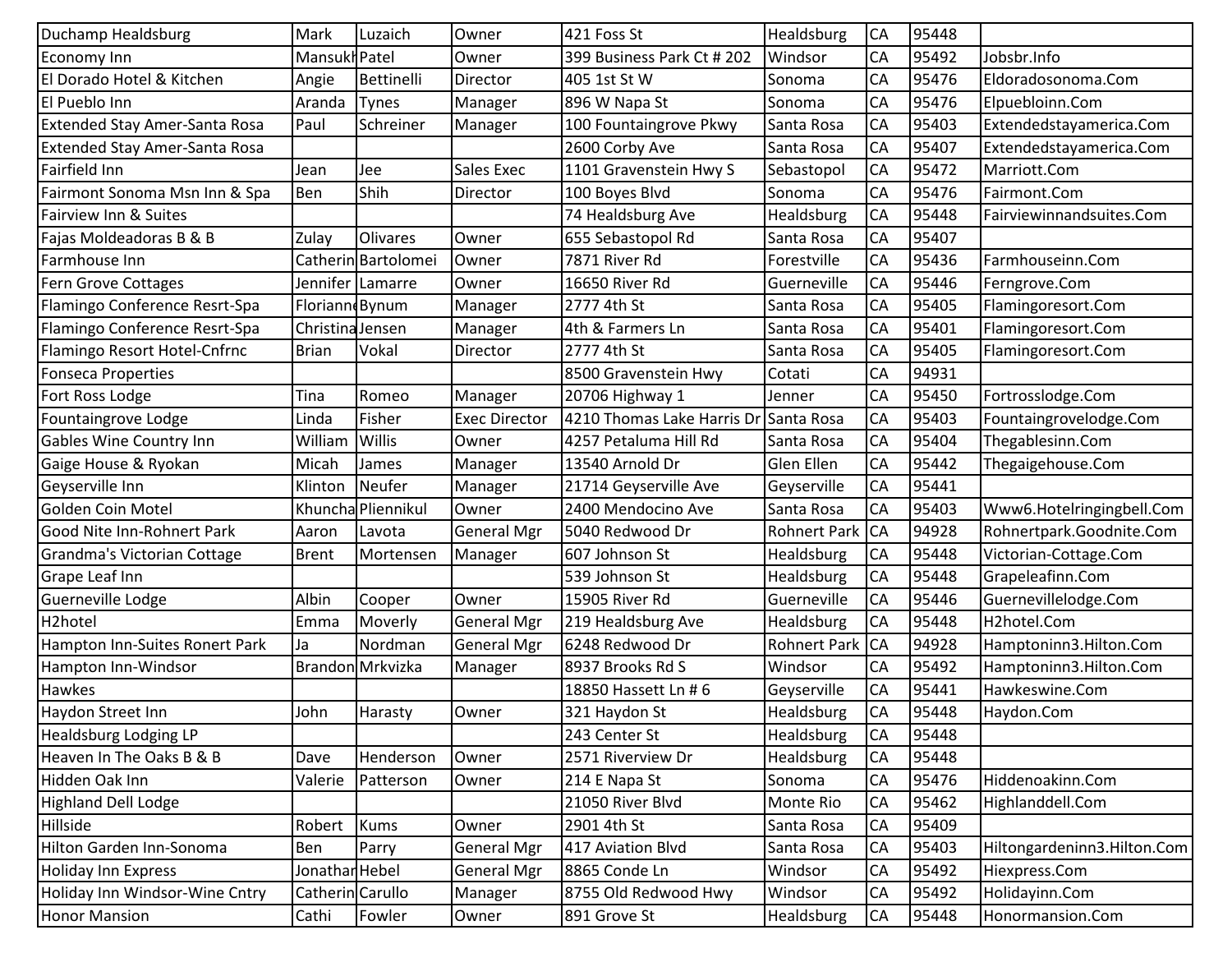| Hope-Merrill-Hope-Bosworth B-B | Cosette        | Scheiber             | Owner              | 21253 Geyserville Ave              | Geyserville         | <b>CA</b> | 95441 | Hope-Inns.Com              |
|--------------------------------|----------------|----------------------|--------------------|------------------------------------|---------------------|-----------|-------|----------------------------|
| Hotel Azura                    | Tina           | Patel                | Manager            | 635 Healdsburg Ave                 | Santa Rosa          | <b>CA</b> | 95401 | Hotelazura.Com             |
| Hotel E                        |                |                      |                    | 37 Old Courthouse Sq               | Santa Rosa          | CA        | 95404 | Hotelesantarosa.Com        |
| <b>Hotel Healdsburg</b>        | Aziz           | Zhari                | President          | 25 Matheson St                     | Healdsburg          | <b>CA</b> | 95448 | Hotelhealdsburg.Com        |
| <b>Hotel Healdsburg</b>        |                |                      |                    | 347 Healdsburg Ave                 | Healdsburg          | <b>CA</b> | 95448 | Hotelhealdsburg.Com        |
| Hotel LA Rose                  | Jeff           | Whitehead            | <b>General Mgr</b> | 308 Wilson St                      | Santa Rosa          | <b>CA</b> | 95401 | Hotellarose.Com            |
| Hotel Les Mars                 | Eliza          | Schoellhorn          | Manager            | 27 North St                        | Healdsburg          | <b>CA</b> | 95448 | Lesmarshotel.Com           |
| Hotel Petaluma Ascend Hotel    | Dustin         | Groff                | Manager            | 205 Kentucky St                    | Petaluma            | <b>CA</b> | 94952 | Hotelpetaluma.Com          |
| Hotel Petaluma LLC             |                |                      |                    | 106 Washington St # Ofc            | Petaluma            | CA        | 94952 | Hotelpetaluma.Com          |
| <b>Hotel Santa Rosa</b>        | Mark           | Rogers               | Manager            | 2632 Cleveland Ave                 | Santa Rosa          | <b>CA</b> | 95403 | Hotelsantarosaca.Com       |
| <b>Hotel Trio Healdsburg</b>   | Scott          | Satterfield          | Manager            | 110 Dry Creek Rd                   | Healdsburg          | CA        | 95448 | Hoteltrio.Com              |
| <b>Hotels Centric</b>          | <b>Nicolas</b> | Wood                 | Manager            | 725 E Washington St #100           | Petaluma            | <b>CA</b> | 94952 | Hotelscentric.Com          |
| Hyatt Regency Sonoma Wine      | John           | Mcauliffe            | Manager            | 170 Railroad St                    | Santa Rosa          | <b>CA</b> | 95401 | Regency.Hyatt.Com          |
| Independent Hotel Group        | Kevin          | Wolski               | Other              | 1206 4th St                        | Santa Rosa          | <b>CA</b> | 95404 | Indyhg.Com                 |
| Inn At Occidental              | Jerry          | Wolsborn             | Owner              | 3657 Church St                     | Occidental          | <b>CA</b> | 95465 | Innatoccidental.Com        |
| Inn At Sonoma                  | David          | Jessup               | <b>General Mgr</b> | 630 Broadway                       | Sonoma              | <b>CA</b> | 95476 | Sonomacahotels. Worldweb.C |
| Inn At The Tides               | Gene           | <b>Bugatto</b>       | President          | 800 Coast Highway One              | Bodega Bay          | <b>CA</b> | 94923 | Innatthetides.Com          |
| Insignia Hotel Group LLC       | Kevin          | Desai                | Owner              | 178 Dry Creek Rd                   | Healdsburg          | <b>CA</b> | 95448 |                            |
| Irish Rose Inn                 | David          | Eckert               | Owner              | 3232 Dry Creek Rd                  | Healdsburg          | <b>CA</b> | 95448 | 597.0k365.Com.Cn           |
| Jenner Inn & Cottages          | Charlie        | Coyne                | Owner              | 10400 Highway 1                    | Jenner              | <b>CA</b> | 95450 | Jennerinn.Com              |
| Johnsons Beach                 | Clare          | Harris               | Owner              | 16217 First St                     | Guerneville         | CA        | 95446 | Johnsonsbeach.Com          |
| Kenwood Inn & Spa              | Ann            | Davis                | Director           | 10400 Sonoma Hwy                   | Kenwood             | CA        | 95452 | Kenwoodinn.Com             |
| Kenwood Oaks Guest House       | Joan           | Finkle               | Owner              | 856 Warm Springs Rd                | Kenwood             | CA        | 95452 | Kenwoodoaksguesthouse.Con  |
| L & M Motel                    | Wanda          | <b>Brester</b>       | Manager            | 70 Healdsburg Ave                  | Healdsburg          | <b>CA</b> | 95448 | Landmmotel.Com             |
| LA Quinta Inn-Suites By        |                |                      |                    | 111 Commercial Ct                  | Santa Rosa          | CA        | 95407 | Wyndhamhotels.Com          |
| Ledson Hotel                   | Michele Ledson |                      | Owner              | 480 1st St E                       | Sonoma              | <b>CA</b> | 95476 | Ledsonhotel.Com            |
| Lodging Re Inc                 |                |                      |                    | 703 2nd St # 114                   | Santa Rosa          | CA        | 95404 |                            |
| Lok Hospitality Management Co  | Kirk           | Lok                  | <b>CEO</b>         | 5050 Petaluma Hill Rd              | Santa Rosa          | CA        | 95404 | Thelokgroup.Com            |
| Lok Sebastopol Hotel           |                |                      |                    | 1101 Gravenstein Hwy S             | Sebastopol          | <b>CA</b> | 95472 |                            |
| Macarthur Place Hotel          | Ruben          | Cambero              | Manager            | 29 E Macarthur St                  | Sonoma              | CA        | 95476 | Macarthurplace.Com         |
| Madrona Manor-A Wine Country   | <b>Dirk</b>    | Swierczynski Partner |                    | 1001 Westside Rd                   | Healdsburg          | <b>CA</b> | 95448 | Madronamanor.Com           |
| Magliulo's Bed & Breakfast     |                | Marilyn Magliulo     | Owner              | 681 Broadway                       | Sonoma              | CA        | 95476 |                            |
| Metro Hotel                    | Arthur         | Anderson             | Owner              | 508 Petaluma Blvd S                | Petaluma            | <b>CA</b> | 94952 | Metrolodging.Com           |
| Monte Vista Motel              | Vinu           | Patel                | Owner              | 3123 Santa Rosa Ave                | Santa Rosa          | CA        | 95407 |                            |
| Motel 6                        |                |                      |                    | 6145 Commerce Blvd                 | <b>Rohnert Park</b> | <b>CA</b> | 94928 | Motel6.Com                 |
| Motel 6                        | Paul           | Sherta               | Manager            | 2760 Cleveland Ave                 | Santa Rosa          | <b>CA</b> | 95403 | Motel6.Com                 |
| Motel 6 Santa Rosa Ca-North    | Judy           | <b>Bivens</b>        | <b>General Mgr</b> | 3145 Cleveland Ave                 | Santa Rosa          | CA        | 95403 | Motel6.Com                 |
| Motel 6-Petaluma               | Jhonny         | Freeze               | <b>General Mgr</b> | 1368 N Mcdowell Blvd               | Petaluma            | <b>CA</b> | 94954 | Motel6.Com                 |
| Mountain Home Ranch            | John           | Fouts                | Owner              | 3400 Mountain Home Ranch Calistoga |                     | CA        | 94515 | Mountainhomeranch.Com      |
| Northbay Inn                   | Bipin          | Patel                | Manager            | 1875 Mendocino Ave                 | Santa Rosa          | CA        | 95401 |                            |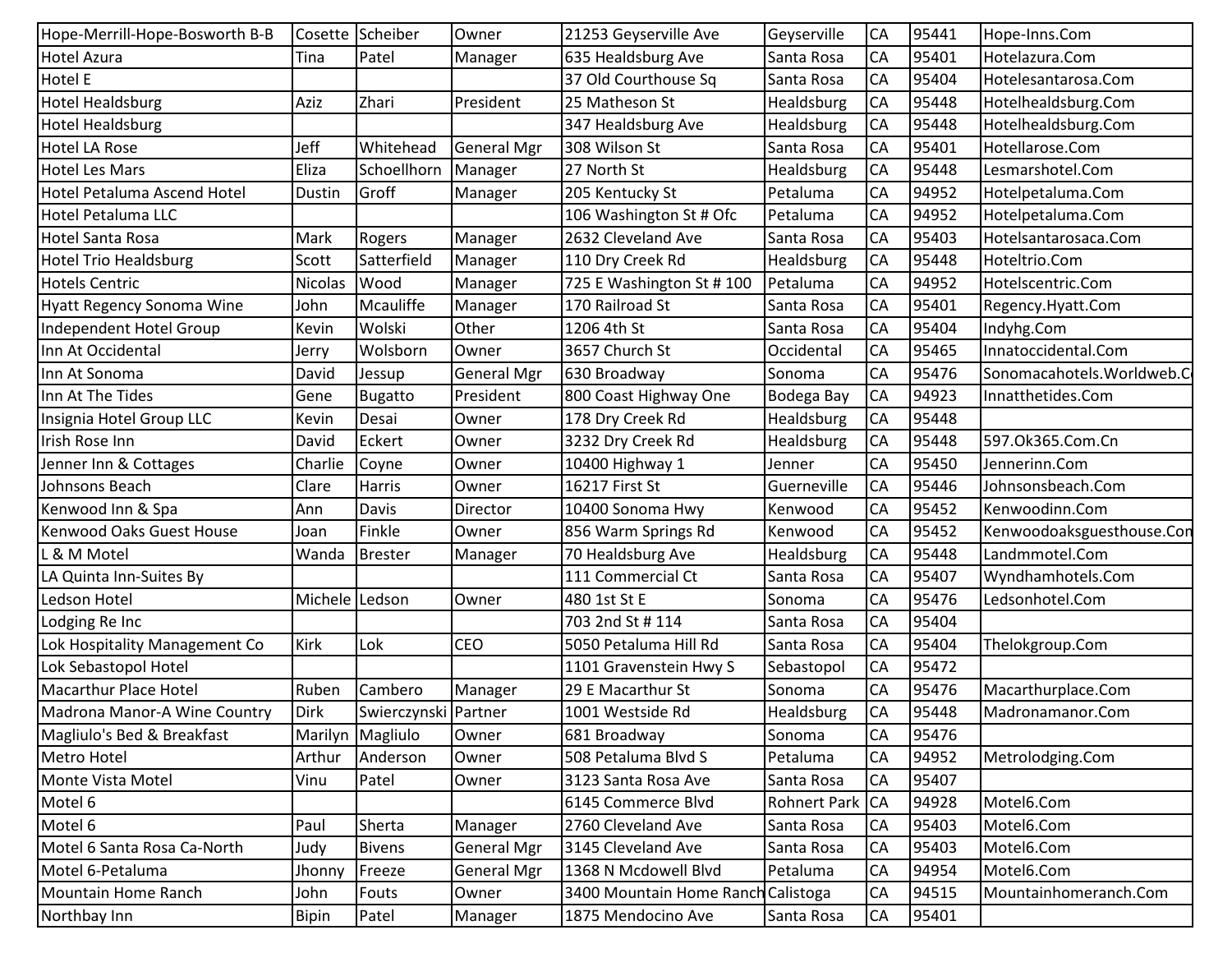| Northwood Lodge                           | Meena         | Rayani         | Manager            | 19455 Highway 116       | <b>Monte Rio</b>    | CA        | 95462 | Northwood-Lodge.Com          |
|-------------------------------------------|---------------|----------------|--------------------|-------------------------|---------------------|-----------|-------|------------------------------|
| Noyo Harbor Inn LLC                       | Joseph        | Marino         | Owner              | 411 Matheson St         | Healdsburg          | CA        | 95448 |                              |
| <b>Occidental Guesthouse</b>              |               |                |                    | 14750 Occidental Rd     | Occidental          | CA        | 95465 | Occidentalguesthouse.Com     |
| Occidental Guesthouse                     |               |                |                    | 14115 Occidental Rd     | Sebastopol          | CA        | 95472 |                              |
| <b>Occidental Guesthouse Occdntl</b>      |               |                |                    | 14511 Occidental Rd     | Sebastopol          | <b>CA</b> | 95472 |                              |
| Occidental Hotel                          | Al            | Negri          | Owner              | 3610 Bohemian Hwy       | Occidental          | CA        | 95465 | Occidentallodge.Com          |
| Ocean Cove Lodge                          | Tim           | Aikens         | Manager            | 23255 Highway 1         | Jenner              | CA        | 95450 | Oceancovelodge.Com           |
| Old Croker Inn                            |               |                |                    | 1126 Old Crocker Inn Rd | Cloverdale          | CA        | 95425 |                              |
| Olea Hotel                                | Sia           | Patel          | Owner              | 5131 Warm Springs Rd    | <b>Glen Ellen</b>   | CA        | 95442 | Oleahotel.Com                |
| <b>Oxford Suites Sonoma County</b>        | Marc          | Farris         | <b>General Mgr</b> | 67 Golf Course Dr W     | <b>Rohnert Park</b> | <b>CA</b> | 94928 | Oxfordsuitessonoma.Com       |
| OYO Hotel North Bay At Ptlm               | Cela          | Patel          | Manager            | 5135 Montero Way        | Petaluma            | CA        | 94954 | Oyorooms.Com                 |
| Palms                                     |               |                |                    | 136 Santa Alicia Dr     | <b>Rohnert Park</b> | <b>CA</b> | 94928 | Kadamiapartments.Com         |
| Pearlessence Vineyard Inn                 |               |                |                    | 4097 Hessel Rd          | Sebastopol          | <b>CA</b> | 95472 | Pearlessenceinn.Com          |
| <b>Quality Inn &amp; Suites</b>           |               |                |                    | 3000 Santa Rosa Ave     | Santa Rosa          | CA        | 95407 | Choicehotels.Com/Quality-Inn |
| Quality Inn Petaluma-Sonoma               | Kirk L        | Lok            | Owner              | 5100 Montero Way        | Petaluma            | CA        | 94954 | Winecountrygi.Com            |
| R3 Hotel                                  | Ray           | Allen          | Owner              | 16390 4th St            | Guerneville         | CA        | 95446 | Ther3hotel.Com               |
| Raford Inn                                | Dane          | Pitcher        | Owner              | 10630 Wohler Rd         | Healdsburg          | CA        | 95448 | Rafordinn.Com                |
| Ramekins Bed & Breakfast                  |               |                |                    | 450 W Spain St          | Sonoma              | CA        | 95476 |                              |
| <b>Ramekins Event Ctr</b>                 | Greg          | Pulios         | Manager            | 450 W Spain St          | Sonoma              | CA        | 95476 | Ramekins.Com                 |
| Redwood Inn                               |               |                |                    | 1670 Santa Rosa Ave     | Santa Rosa          | CA        | 95404 | Santarosaredwoodinn.Com      |
| Renaissance                               | Donna         | Collings       | President          | 1325 Broadway           | Sonoma              | CA        | 95476 | Renaissance-Hotels.Marriott. |
| Rio Nido Lodge                            | <b>Brett</b>  | Gibbs          | Owner              | 4444 Wood Rd            | Guerneville         | CA        | 95446 | Rionidolodge.Com             |
| Rio Villa Beach Resort                    | Karen         | O'Brien        | Owner              | 20292 Highway 116       | <b>Monte Rio</b>    | CA        | 95462 | Innontherussianriver.Com     |
| <b>River View Garden Resort B &amp; B</b> | Unjong        | Harvey         | Owner              | 20250 Highway 116       | <b>Monte Rio</b>    | CA        | 95462 | Riverviewgardenresort.Com    |
| Riverlane Resort                          | Jonathan Kass |                | Owner              | 16320 1st St            | Guerneville         | CA        | 95446 |                              |
| <b>Riverwood Farm B</b>                   |               |                |                    | 1649 Furlong Rd #4      | Sebastopol          | CA        | 95472 |                              |
| <b>Robert Bugatto Enterprises</b>         | Robert        | <b>Bugatto</b> | Owner              | 835 Highway 1           | Bodega Bay          | CA        | 94923 | Innatthetides.Com            |
| Rodeway Inn-Wine Country                  | Mike          | Masih          | Manager            | 6288 Redwood Dr         | <b>Rohnert Park</b> | <b>CA</b> | 94928 | Rodewayinn.Com               |
| Sandman Motel-Santa Rosa                  |               |                |                    | 3421 Cleveland Ave      | Santa Rosa          | <b>CA</b> | 95403 | Sandmansantarosa.Com         |
| Santa Nella House                         | Mike          | <b>Brooks</b>  | Owner              | 12130 Hwy 116           | Guerneville         | CA        | 95446 | Go-Sonoma.Com                |
| Santa Rosa Sandman Inn                    | Pam           | Wright         | Manager            | 3421 Cleveland Ave      | Santa Rosa          | CA        | 95403 | Vagabondinn.Com              |
| Sebastopol Inn                            | Ashok         | Mukherji       | Manager            | 6751 Sebastopol Ave     | Sebastopol          | <b>CA</b> | 95472 | Thesebastopolinn.Com         |
| Sheraton Petaluma Hotel                   | Kendra        | Barron         | Director           | 745 Baywood Dr          | Petaluma            | CA        | 94954 | Starwoodhotels.Com/Sherato   |
| Sonoma Coast Villa Resrt & Spa            | Erick         | Gardon         | Manager            | 16702 Shoreline Hwy     | Bodega              | CA        | 94922 | Scvilla.Com                  |
| Sonoma Creek Inn                          | Shana         | Abela          | Manager            | 239 Boyes Blvd          | Sonoma              | CA        | 95476 | Eventective.Com              |
| Sonoma Hotel                              | Tim           | Farfan         | Owner              | 110 W Spain St          | Sonoma              | CA        | 95476 |                              |
| Sonoma Orchid Inn                         | Dana          | Murphy         | Owner              | 12850 River Rd          | Guerneville         | CA        | 95446 | Sonomaorchidinn.Com          |
| Sonoma Wine Country B & B Inn             | Carolyn       | Schroth        | Owner              | 7740 Nora Dr            | Sebastopol          | CA        | 95472 | Casacarolina.Us              |
| Spa Hotel Healdsburg                      | Leah          | Donner         | Manager            | 327 Healdsburg Ave      | Healdsburg          | CA        | 95448 | Hotelhealdsburg.Com          |
| Super 8 By Wyndham Cloverdale             | Ken           | Patel          | Manager            | 1147 S Cloverdale Blvd  | Cloverdale          | CA        | 95425 | Wyndhamhotels.Com            |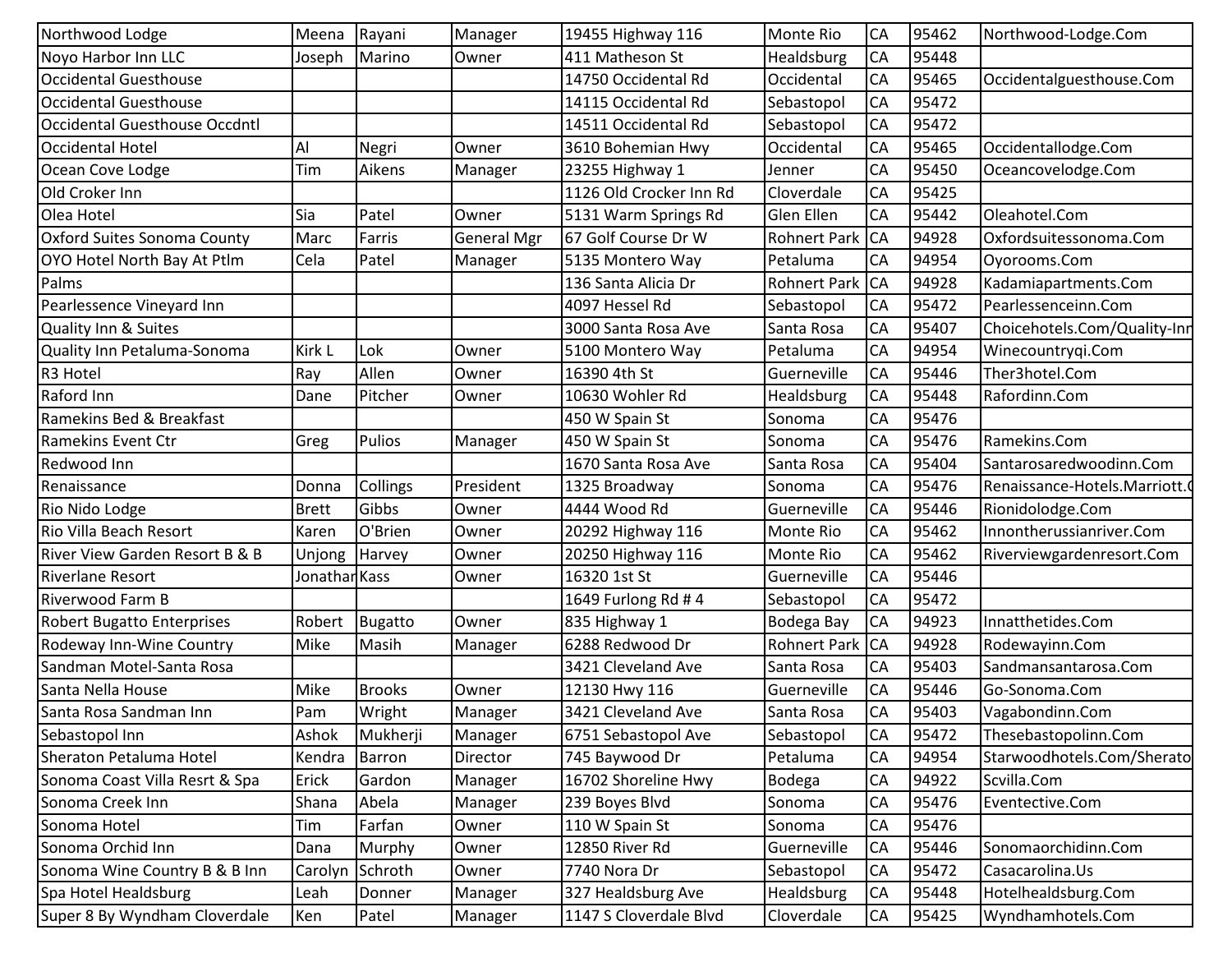| <b>Swiss Hotel</b>            | Henry  | Marioni                 | Owner              | 18 W Spain St          | Sonoma             | CA | 95476 |                        |
|-------------------------------|--------|-------------------------|--------------------|------------------------|--------------------|----|-------|------------------------|
| Timber Cove Inn               | David  | Ahern                   | Manager            | 21780 Highway 1        | Jenner             | CA | 95450 | Timbercoveresort.Com   |
| Timber Cove Resort            | David  | Ahern                   | <b>General Mgr</b> | 21780 Highway 1        | <b>Jenner</b>      | CA | 95450 | Timbercoveresort.Com   |
| Travelodge By Wyndham         |        |                         |                    | 178 Dry Creek Rd       | <b>Healdsburg</b>  | CA | 95448 | Travelodge.Com         |
| Travelodge By Wyndham Santa   | Randy  | Sharma                  | Owner              | 1815 Santa Rosa Ave    | Santa Rosa         | CA | 95407 | Wyndhamhotels.Com      |
| Two Feet Up Hospitality Inc   | Zac    | Weinberg                | Other              | 310 1st St E           | <b>Sonoma</b>      | CA | 95476 |                        |
| Union Hotel Restaurant & Cafe | Frank  | Gonnella                | Owner              | 3731 Main St           | Occidental         | CA | 95465 | Unionhotel.Com         |
| Valley Ford Hotel             |        | <b>Brandon</b> Guenther | Owner              | 14415 Shoreline Hwy    | Valley Ford        | CA | 94972 | Vfordhotel.Com         |
| Village Inn & Restaurant      | Judy   | Harvey                  | Owner              | 20822 River Blvd       | Monte Rio          | CA | 95462 | Villageinn-Ca.Com      |
| Vineyard Inn Hotel            |        |                         |                    | 23000 Arnold Dr        | <b>Sonoma</b>      | CA | 95476 |                        |
| Vineyard Valley Inn           | Lorena | Solano                  | Manager            | 721 N Cloverdale Blvd  | <b>Cloverdale</b>  | CA | 95425 | Jamcity.Com            |
| Vintage Towers B & B Inn      | Mary   | Stuart                  | Owner              | I302 N Main St         | <b>ICloverdale</b> | CA | 95425 | Winegardeninn.Com      |
| Vintners Inn                  | Percy  | <b>Brandon</b>          | Manager            | 14350 Barnes Rd        | <b>Santa Rosa</b>  | CA | 95403 | Vintnersresort.Com     |
| West Sonoma Inn & Spa         | Naveed | <b>Haneef</b>           | Owner              | 14100 Brookside Ln     | Guerneville        | CA | 95446 | Westsonomainn.Com      |
| <b>Wineberry Lodge</b>        | Brent  | Doyle                   | Other              | 3025 Gravenstein Hwy N | Sebastopol         | CA | 95472 | Wineberrylodge.Com     |
| Worldmark Windsor             | Daryl  | Taketa                  | Manager            | 1251 Shiloh Rd         | Windsor            | CA | 95492 | Worldmarkbywyndham.Com |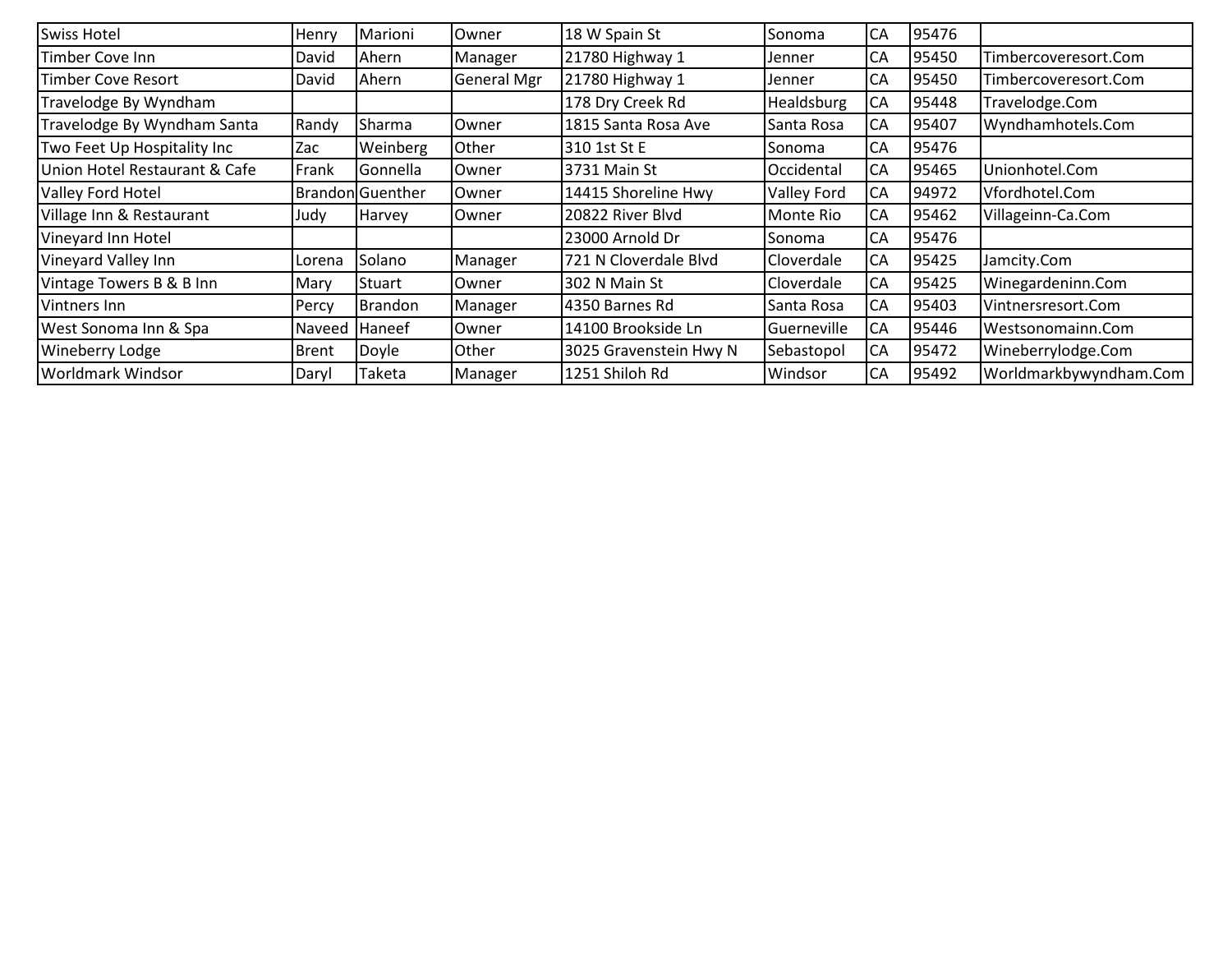|        | <b>Primary IPrimary SIC Description</b> | Year |
|--------|-----------------------------------------|------|
| 701107 | Bed & Breakfast Accommoda 1997          |      |
| 701101 | <b>Hotels &amp; Motels</b>              | 1996 |
| 701101 | <b>Hotels &amp; Motels</b>              | 2011 |
| 701107 | Bed & Breakfast Accommoda 2001          |      |
| 701101 | Hotels & Motels                         | 1997 |
| 703301 | Campgrounds                             | 2016 |
| 701107 | Bed & Breakfast Accommoda 2015          |      |
| 701101 | <b>Hotels &amp; Motels</b>              | 2012 |
| 701107 | Bed & Breakfast Accommoda 2002          |      |
| 701107 | Bed & Breakfast Accommoda 1986          |      |
| 701101 | <b>Hotels &amp; Motels</b>              | 2006 |
| 701101 | <b>Hotels &amp; Motels</b>              | 1988 |
| 701101 | <b>Hotels &amp; Motels</b>              | 1988 |
| 701101 | Hotels & Motels                         | 1984 |
| 701101 | Hotels & Motels                         | 1992 |
| 701101 | <b>Hotels &amp; Motels</b>              | 1984 |
| 701101 | Hotels & Motels                         | 1988 |
| 701103 | Hotel & Motel Management                | 2019 |
| 701107 | Bed & Breakfast Accommoda 2002          |      |
| 701101 | Hotels & Motels                         | 1991 |
| 701101 | <b>Hotels &amp; Motels</b>              | 2004 |
| 701101 | <b>Hotels &amp; Motels</b>              | 1984 |
| 701101 | <b>Hotels &amp; Motels</b>              | 2013 |
| 701101 | <b>Hotels &amp; Motels</b>              | 2005 |
| 701107 | Bed & Breakfast Accommoda 2000          |      |
| 701107 | Bed & Breakfast Accommoda 1984          |      |
| 701107 | Bed & Breakfast Accommoda 1984          |      |
| 701107 | Bed & Breakfast Accommoda 2001          |      |
| 701107 | Bed & Breakfast Accommoda 2009          |      |
| 701107 | Bed & Breakfast Accommoda 2011          |      |
| 701101 | Hotels & Motels                         | 1984 |
| 701101 | Hotels & Motels                         | 2015 |
| 701107 | Bed & Breakfast Accommoda 2011          |      |
| 701101 | <b>Hotels &amp; Motels</b>              | 1984 |
| 701101 | <b>Hotels &amp; Motels</b>              | 1988 |
| 701101 | <b>Hotels &amp; Motels</b>              | 1988 |
| 701101 | Hotels & Motels                         | 2003 |
| 701107 | Bed & Breakfast Accommoda 1984          |      |
| 701101 | Hotels & Motels                         | 2001 |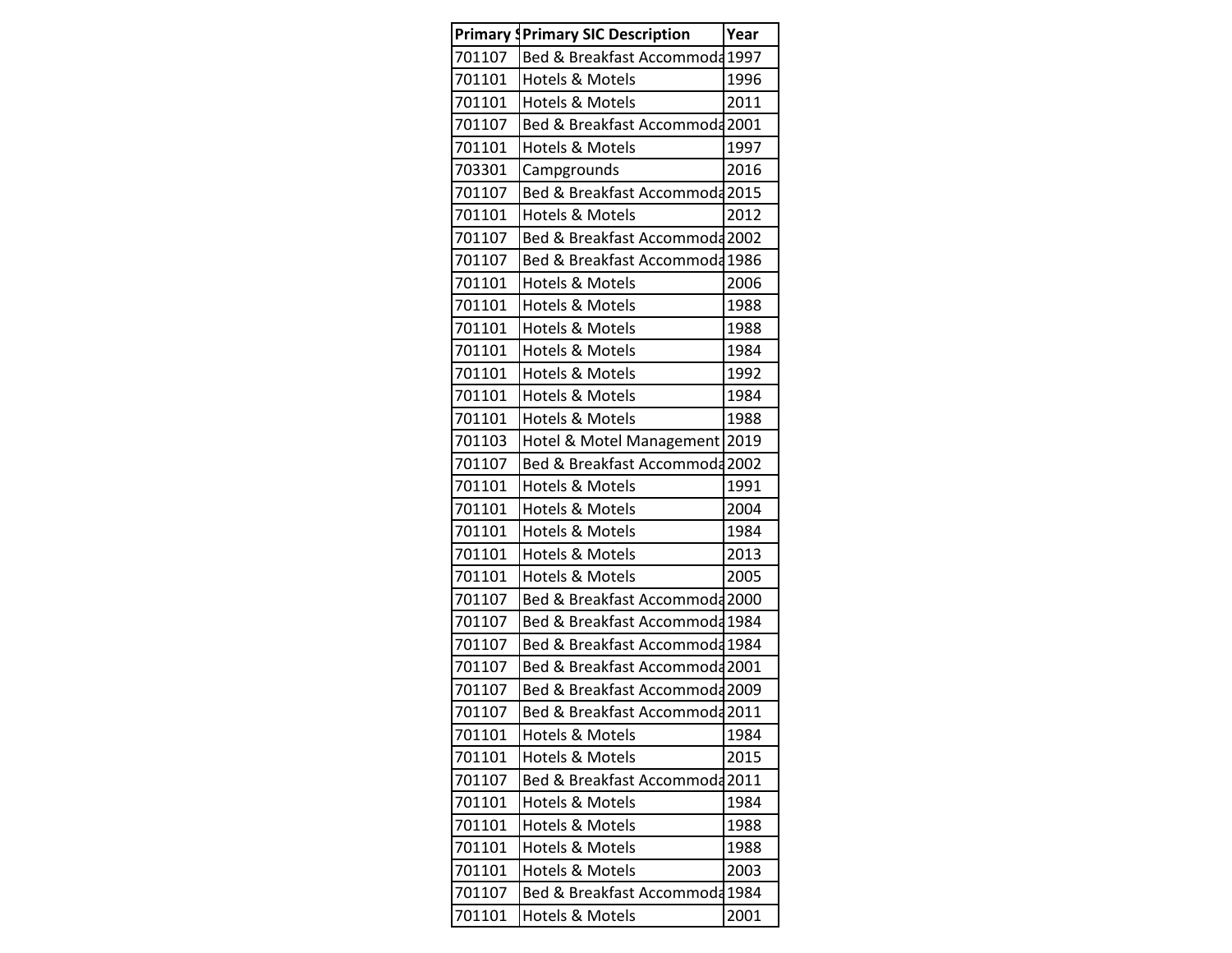| 701101 | <b>Hotels &amp; Motels</b>       | 2000 |
|--------|----------------------------------|------|
| 701101 | <b>Hotels &amp; Motels</b>       | 1984 |
| 701101 | Hotels & Motels                  | 1988 |
| 701102 | Inns                             | 1991 |
| 701101 | Hotels & Motels                  | 2000 |
| 701101 | <b>Hotels &amp; Motels</b>       | 1997 |
| 701101 | <b>Hotels &amp; Motels</b>       | 1998 |
| 701101 | Hotels & Motels                  | 1999 |
| 701101 | <b>Hotels &amp; Motels</b>       | 1984 |
| 701107 | Bed & Breakfast Accommoda 2015   |      |
| 701102 | Inns                             | 1991 |
| 701107 | Bed & Breakfast Accommoda 1999   |      |
| 701111 | Resorts                          | 2018 |
| 799101 | Health Clubs Studios & Gymr 2013 |      |
| 701101 | <b>Hotels &amp; Motels</b>       | 1984 |
| 701103 | Hotel & Motel Management         | 2009 |
| 701101 | <b>Hotels &amp; Motels</b>       | 2008 |
| 805904 | Retirement Communities & H2006   |      |
| 701107 | Bed & Breakfast Accommoda 1988   |      |
| 701101 | Hotels & Motels                  | 1984 |
| 701101 | Hotels & Motels                  | 1997 |
| 701101 | <b>Hotels &amp; Motels</b>       | 1984 |
| 701101 | <b>Hotels &amp; Motels</b>       | 2001 |
| 701107 | Bed & Breakfast Accommoda 2000   |      |
| 701107 | Bed & Breakfast Accommoda 1999   |      |
| 701101 | Hotels & Motels                  | 2009 |
| 701101 | <b>Hotels &amp; Motels</b>       | 2010 |
| 701101 | Hotels & Motels                  | 2008 |
| 701101 | Hotels & Motels                  | 2008 |
| 701101 | <b>Hotels &amp; Motels</b>       | 2015 |
| 701107 | Bed & Breakfast Accommoda 1984   |      |
| 701101 | Hotels & Motels                  | 2018 |
| 701107 | Bed & Breakfast Accommoda 2010   |      |
| 701107 | Bed & Breakfast Accommoda 1986   |      |
| 701111 | Resorts                          | 1997 |
| 701101 | Hotels & Motels                  | 2009 |
| 701101 | Hotels & Motels                  | 2007 |
| 701101 | Hotels & Motels                  | 2004 |
| 701101 | Hotels & Motels                  | 2015 |
| 701107 | Bed & Breakfast Accommoda 1995   |      |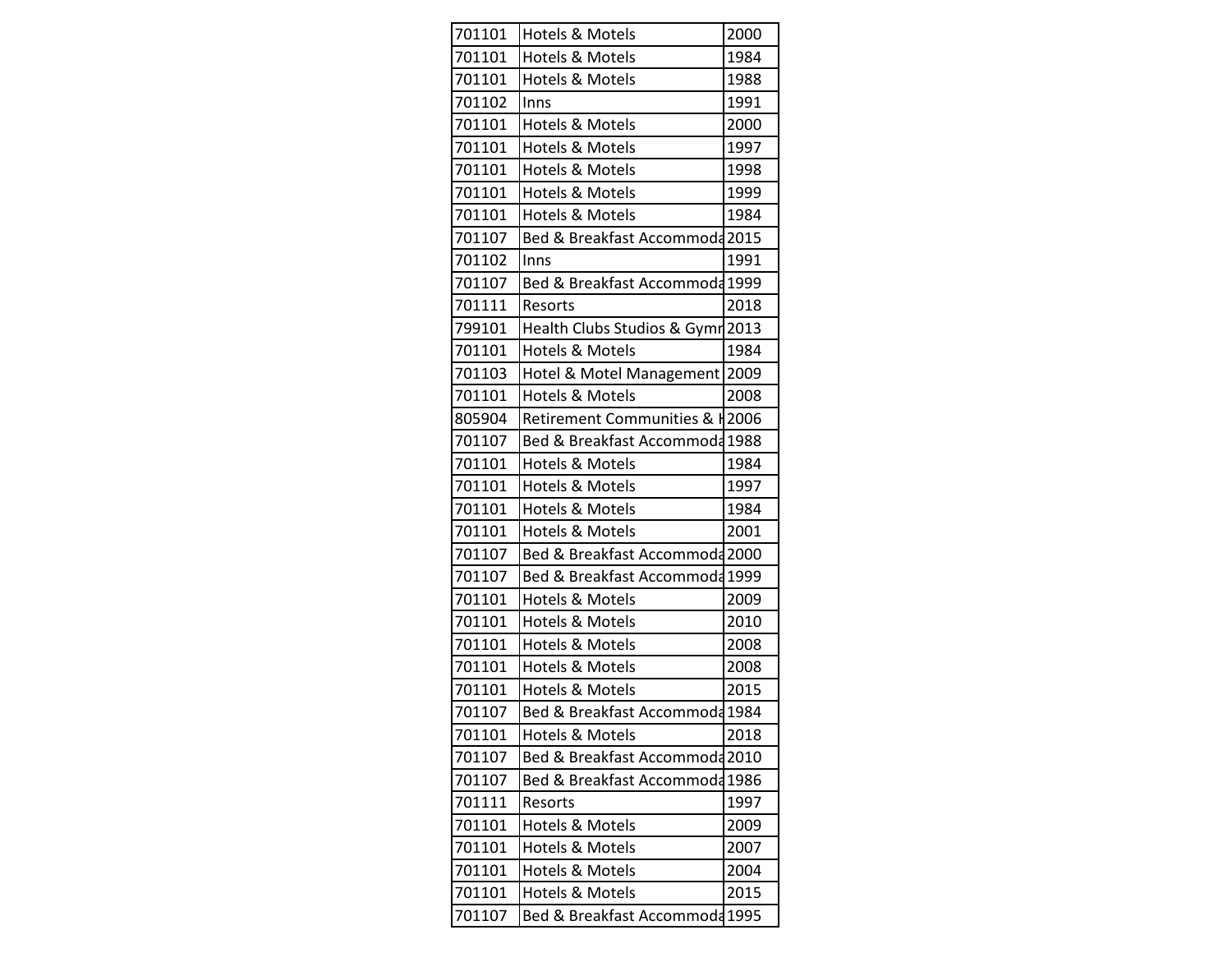| 701107 | Bed & Breakfast Accommoda 2009 |      |
|--------|--------------------------------|------|
| 701101 | Hotels & Motels                | 2014 |
| 701101 | Hotels & Motels                | 2018 |
| 701101 | Hotels & Motels                | 2002 |
| 701103 | Hotel & Motel Management       | 2012 |
| 701101 | <b>Hotels &amp; Motels</b>     | 1993 |
| 701101 | <b>Hotels &amp; Motels</b>     | 2004 |
| 701101 | <b>Hotels &amp; Motels</b>     | 2002 |
| 701101 | <b>Hotels &amp; Motels</b>     | 2016 |
| 701101 | Hotels & Motels                | 2015 |
| 701101 | Hotels & Motels                | 2018 |
| 701101 | <b>Hotels &amp; Motels</b>     | 2017 |
| 701101 | Hotels & Motels                | 1984 |
| 701103 | Hotel & Motel Management 2015  |      |
| 701107 | Bed & Breakfast Accommoda 1988 |      |
| 701107 | Bed & Breakfast Accommoda 2003 |      |
| 701101 | <b>Hotels &amp; Motels</b>     | 1993 |
| 701103 | Hotel & Motel Management 2014  |      |
| 701107 | Bed & Breakfast Accommoda 2011 |      |
| 701107 | Bed & Breakfast Accommoda 1988 |      |
| 701101 | <b>Hotels &amp; Motels</b>     | 1998 |
| 701101 | <b>Hotels &amp; Motels</b>     | 2009 |
| 701107 | Bed & Breakfast Accommoda 2006 |      |
| 701101 | <b>Hotels &amp; Motels</b>     | 1984 |
| 701101 | Hotels & Motels                | 2020 |
| 701101 | Hotels & Motels                | 2004 |
| 701103 | Hotel & Motel Management       | 2018 |
| 701103 | Hotel & Motel Management       | 1998 |
| 701101 | Hotels & Motels                | 2013 |
| 701111 | Resorts                        | 2001 |
| 701101 | <b>Hotels &amp; Motels</b>     | 1988 |
| 701102 | Inns                           | 2008 |
| 701107 | Bed & Breakfast Accommoda 2000 |      |
| 701101 | Hotels & Motels                | 1984 |
| 701101 | <b>Hotels &amp; Motels</b>     | 1991 |
| 701101 | Hotels & Motels                | 1987 |
| 701101 | <b>Hotels &amp; Motels</b>     | 1986 |
| 701101 | Hotels & Motels                | 1986 |
| 866101 | <b>Retreat Houses</b>          | 1998 |
| 701101 | Hotels & Motels                | 2000 |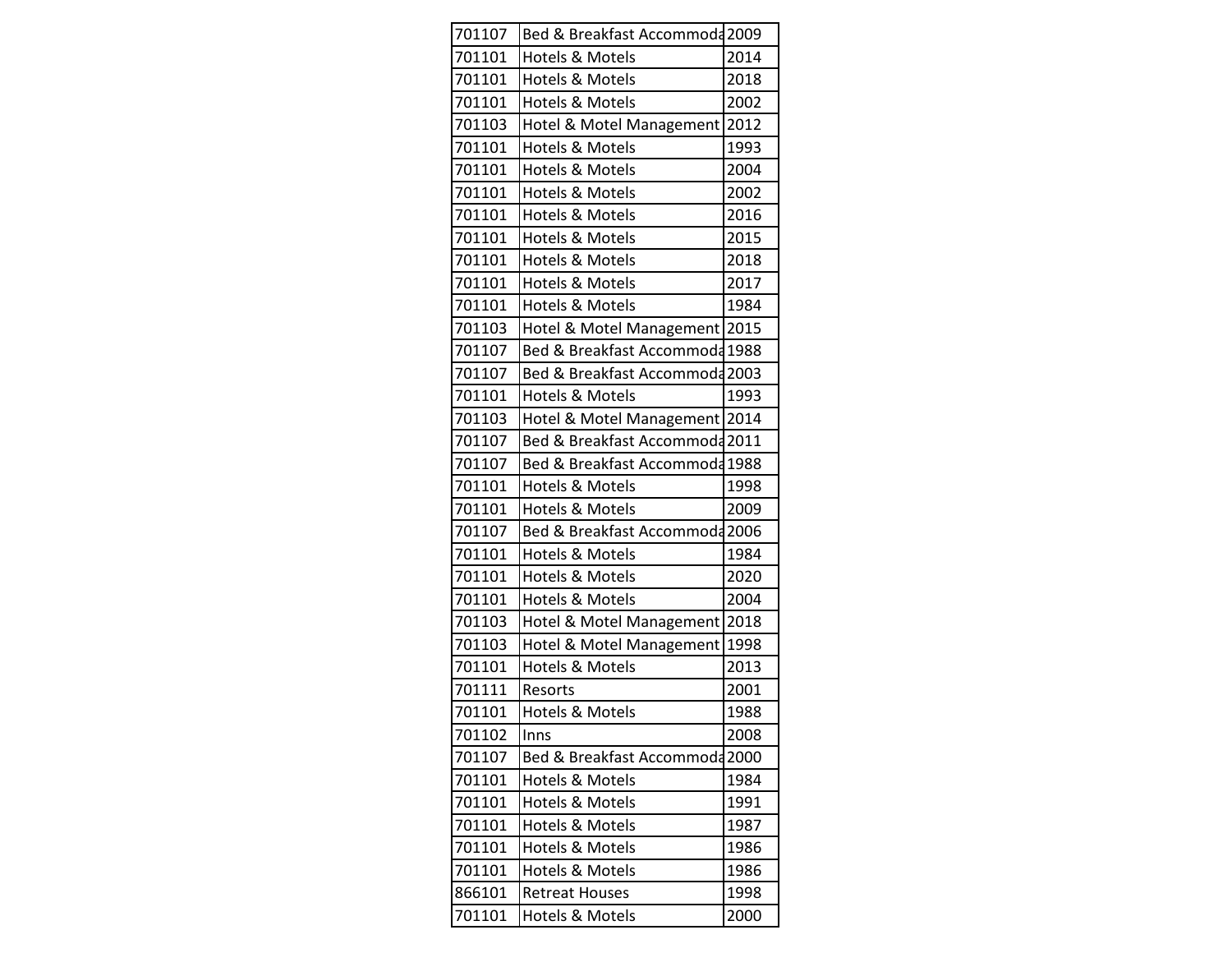| 738977 | Motels & Hotels Reservation 1988 |      |
|--------|----------------------------------|------|
| 701103 | Hotel & Motel Management 2014    |      |
| 701107 | Bed & Breakfast Accommoda 2011   |      |
| 701107 | Bed & Breakfast Accommoda 2011   |      |
| 701107 | Bed & Breakfast Accommoda 2011   |      |
| 701101 | <b>Hotels &amp; Motels</b>       | 1998 |
| 701101 | <b>Hotels &amp; Motels</b>       | 2012 |
| 701107 | Bed & Breakfast Accommoda 2005   |      |
| 701101 | Hotels & Motels                  | 2012 |
| 701101 | <b>Hotels &amp; Motels</b>       | 2016 |
| 701101 | <b>Hotels &amp; Motels</b>       | 2008 |
| 651303 | Apartments                       | 1984 |
| 701107 | Bed & Breakfast Accommoda 2008   |      |
| 701101 | Hotels & Motels                  | 2006 |
| 701101 | <b>Hotels &amp; Motels</b>       | 1986 |
| 701101 | Hotels & Motels                  | 2011 |
| 701107 | Bed & Breakfast Accommoda 1984   |      |
| 701107 | Bed & Breakfast Accommoda 2000   |      |
| 829924 | Schools-Cooking                  | 2017 |
| 701101 | Hotels & Motels                  | 1984 |
| 701101 | <b>Hotels &amp; Motels</b>       | 2001 |
| 701107 | Bed & Breakfast Accommoda 2013   |      |
| 701111 | Resorts                          | 1986 |
| 701107 | Bed & Breakfast Accommoda 2002   |      |
| 701115 | <b>Cabin Rentals</b>             | 1984 |
| 701107 | Bed & Breakfast Accommoda 2011   |      |
| 701103 | Hotel & Motel Management         | 2006 |
| 701101 | Hotels & Motels                  | 1998 |
| 701101 | <b>Hotels &amp; Motels</b>       | 1996 |
| 701107 | Bed & Breakfast Accommoda 2006   |      |
| 701101 | <b>Hotels &amp; Motels</b>       | 2011 |
| 701101 | Hotels & Motels                  | 1999 |
| 701101 | Hotels & Motels                  | 2002 |
| 701101 | Hotels & Motels                  | 2000 |
| 701101 | Hotels & Motels                  | 2002 |
| 701101 | Hotels & Motels                  | 1988 |
| 701107 | Bed & Breakfast Accommoda 1984   |      |
| 701107 | Bed & Breakfast Accommoda 2010   |      |
| 701101 | Hotels & Motels                  | 2005 |
| 701101 | Hotels & Motels                  | 2006 |